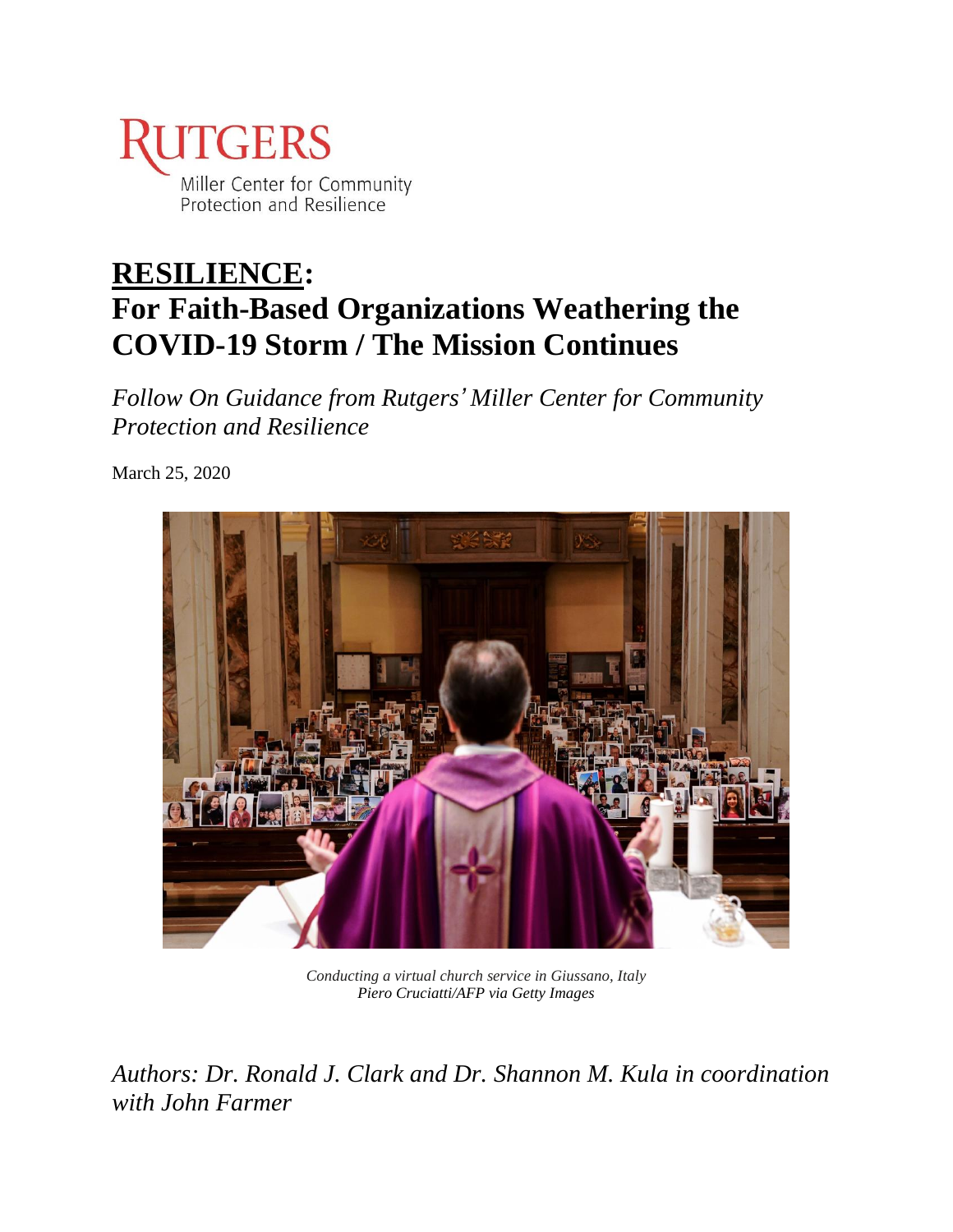# **Introduction**

This guidance follows the Miller Center's initial Interim Guidance, issued on March 13, 2020, which outlined best practices for communities of faith to employ in managing the unprecedented pandemic the world is now facing as a consequence of the novel coronavirus COVID-19. Although there have been relatively isolated instances of faith communities gathering despite the teachings of science and the commands of governmental authorities, for the most part faith communities have been adapting imaginatively to our new normal, providing a sense of comfort, continuity and community in the face of escalating measures and uncertain prescriptions for managing the pandemic.



*Observing health protocols at the Kılıç Ali Pasha Mosque in Istanbul Yaskin Akgul/AFP via Getty Images*

Highlighted below in this follow-on guidance are some of the best practices faith communities have been exploring. They are focused on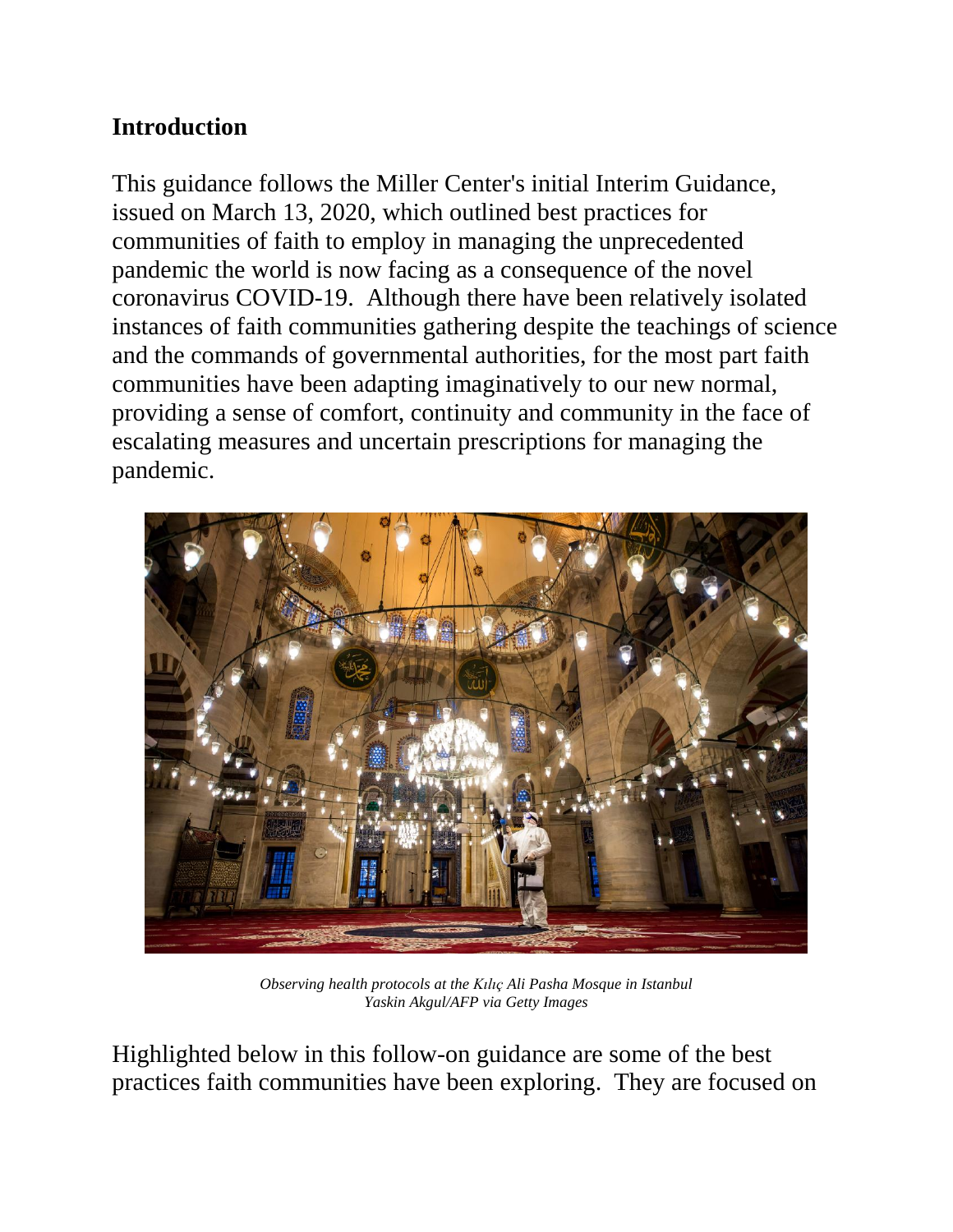practical methods for adapting spiritual practices in order to reduce isolation, provide comfort, and restore community. We note at the outset, however, that just as the virus does not distinguish among faiths, so the fundamental spiritual message in response to it can be truly transcendent and universal, as reflected in this pastoral message:

*All over the world, people are*

*slowing down and reflecting ...*

*All over the world, people are waking*

*up to ... what really matters.*

*To love.*

*So, we pray, and we remember that*

*Yes, there is fear.*

*But there does not have to be hate.*

*Yes, there is isolation.*

*But there does not have to be*

*loneliness.*

*Yes, there is panic buying*

*But there does not have to be*

*meanness.*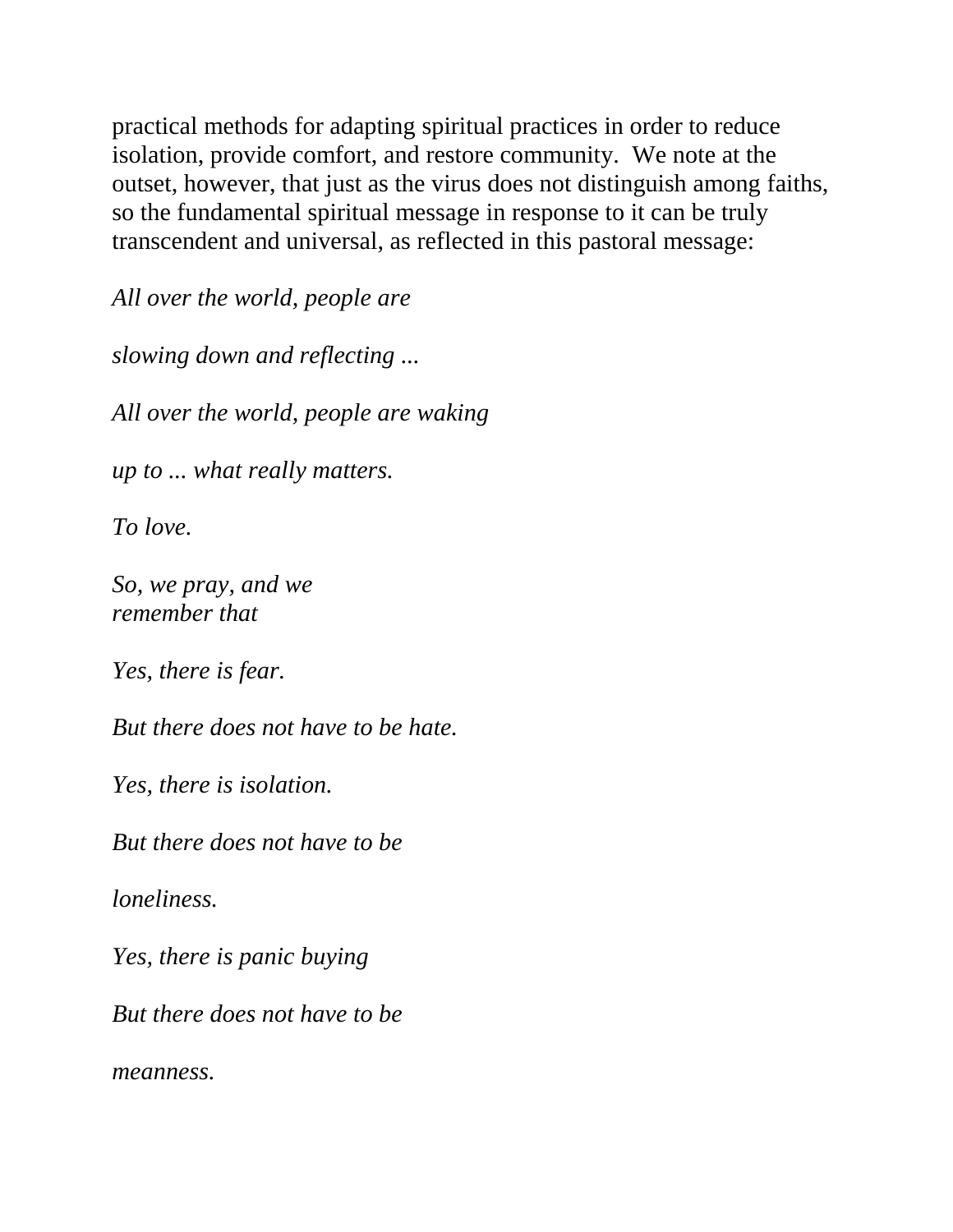*Yes, there is sickness.*

*But there does not have to be*

*disease of the soul.*

*Yes, there is even death.*

*But there can always be a rebirth of*

*love.*

*Wake to the choices you make as to*

*how to live now.*

*Today, breathe.*

*Listen behind the factory noises of*

*your panic.*

*The birds are singing again.*

*The sky is clearing.*

*Spring is coming.*

*And we are always encompassed by*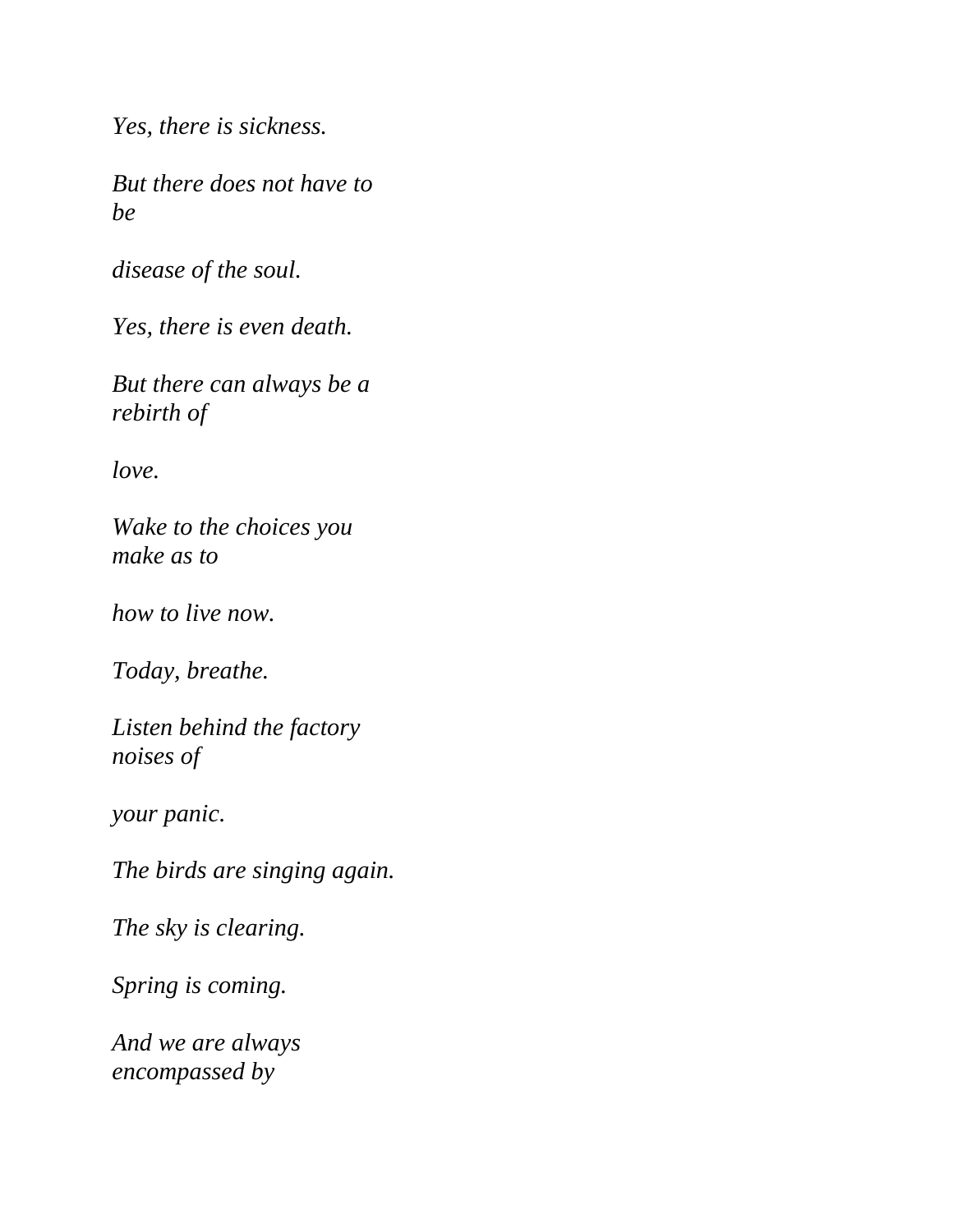*Love.*

*Open the windows of your soul*

*And though you may not be able*

*to touch across the empty square,*

*Sing.*

*Father Richard Hendrick, OFM, from "Lockdown"*

# **Conducting Daily Activities**

- Livestream religious services so that during "isolation" there is continuity and sense of community
- Livestream or post videos of regularly scheduled congregation leadership presentations or communications
- Conduct services and engagements over the phone
	- o Far from ideal, but necessary in these times of social distancing
- Send out a daily or weekly email of scripture, faith or hope.

# **Communicating with Congregation**

- Establish a weekly email update to member listserv
	- o Include news about future congregation planning or news from other members
- Offer an "opt-in" option for those who want more frequent/daily communication
- Despite physical isolation, offer organized and established prayer times for feeling "connected"

# **In Serving Others**

- Establish a web based clearinghouse for kindness
- Help with elderly grocery delivery or someone to provide regular check ins